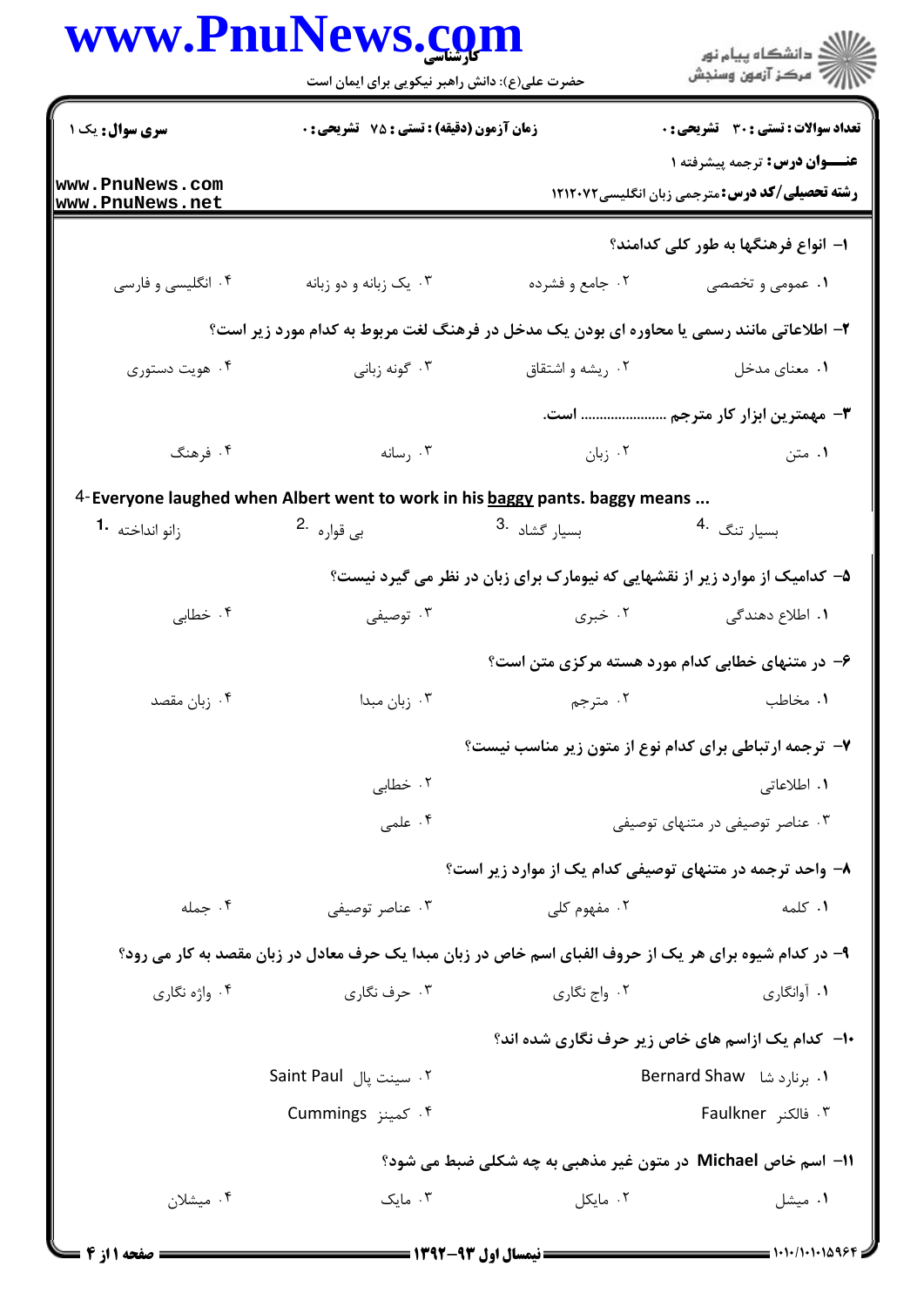|                                        | حضرت علی(ع): دانش راهبر نیکویی برای ایمان است                                                         | www.PnuNews.com                                                 | ڪ دانشڪاه پيا <sub>م</sub> نور<br>ر <i>7</i> مرڪز آزمون وسنڊش                                 |
|----------------------------------------|-------------------------------------------------------------------------------------------------------|-----------------------------------------------------------------|-----------------------------------------------------------------------------------------------|
| <b>سری سوال : ۱ یک</b>                 | <b>زمان آزمون (دقیقه) : تستی : 75 تشریحی : 0</b>                                                      |                                                                 | <b>تعداد سوالات : تستی : 30 ٪ تشریحی : 0</b>                                                  |
| www.PnuNews.com<br>www.PnuNews.net     |                                                                                                       |                                                                 | <b>عنــوان درس:</b> ترجمه پیشرفته ۱<br><b>رشته تحصیلی/کد درس:</b> مترجمی زبان انگلیسی ۱۲۱۲۰۷۲ |
|                                        |                                                                                                       |                                                                 | <b>۱۲</b> - ترجمه مناسب جمله زیر کدام است؟                                                    |
|                                        | Technology is going to change our life.                                                               |                                                                 |                                                                                               |
|                                        | ۲. تکنولوژی مکمل زندگی ماست.                                                                          |                                                                 | ۰۱ تکنولوژی می رود که زندگی ما را تغییر بدهد.                                                 |
|                                        | ۰۴ تکنولوژی زندگی ما را تغییر می دهد.                                                                 |                                                                 | ۰۳ تکنولوژی می خواهد که زندگی ما را تغییر دهد.                                                |
|                                        |                                                                                                       |                                                                 | ۱۳- ترجمه صحیح جمله مقابل کدام است؟                                                           |
|                                        | I like apples.                                                                                        |                                                                 |                                                                                               |
|                                        | ۰۲ من سیب ها را دوست دارم.                                                                            |                                                                 | ٠١ من سيب دوست دارم.                                                                          |
|                                        | ۰۴ من سيب ها دوست دارم.                                                                               |                                                                 | ۰۳ من سیبی را دوست دارم.                                                                      |
|                                        |                                                                                                       | ۱۴- کدامیک از موارد زیر از انواع برابریابی دستوری نیست؟         |                                                                                               |
| ۰۴ معادل يابي                          | ۰۳ وجه مجهول                                                                                          | ۰۲ حرف تعريف                                                    | ۰۱ اسم جنس                                                                                    |
|                                        | ۱۵– عبارتست از استفاده از معادلهای دستوری رایج در زبان مقصد وراهی است برای احتراز از گرته برداری نحوی |                                                                 |                                                                                               |
|                                        |                                                                                                       |                                                                 | ناصواب.                                                                                       |
| ۰۴ ترجمه توصيفي                        | ۰۳ ویرایش                                                                                             | ۰۲ برابریابی دستوری                                             | ٠١ ترجمه معنايي                                                                               |
|                                        |                                                                                                       |                                                                 | ۱۶- کدام ترجمه برای جمله زیر مناسبتر است؟                                                     |
|                                        | I stood up for a moment and fell down again.                                                          |                                                                 |                                                                                               |
| ٠٢ در آن لحظه ايستادم و دوباره افتادم. |                                                                                                       | ۰۱ برای یک لحظه ایستادم و دوباره افتادم.                        |                                                                                               |
|                                        | ۰۴ لحظاتي ايستادم و دوباره افتادم.                                                                    |                                                                 | ۰۳ لحظه ای ایستادم ودوباره افتادم.                                                            |
|                                        | Rain tapped against the glass                                                                         | ۱۷- کدام ترجمه از جمله زیر به لحاظ حرف اضافه در فارسی درست است؟ |                                                                                               |
|                                        | ۰۲ باران روی شیشه می خورد.                                                                            |                                                                 | ۰۱ باران پشت شیشه می خورد.                                                                    |
|                                        | ۰۴ باران به شیشه می خورد.                                                                             |                                                                 | ۰۳ باران ضد شیشه می خورد.                                                                     |
|                                        |                                                                                                       |                                                                 | 18- ترجمه مناسبتر جمله زير كدام است؟                                                          |
|                                        | I used to read the comics                                                                             |                                                                 |                                                                                               |
|                                        | ۰۲ من دوست داشتم مجله های فکاهی بخوانم.                                                               |                                                                 | ٠١. من عادت داشتم مجله هاي فكاهي بخوانم.                                                      |
|                                        | ۰۴ من سعی می کردم مجله های فکاهی بخوانم.                                                              |                                                                 | ۰۳ من همیشه مجله های فکاهی می خواندم.                                                         |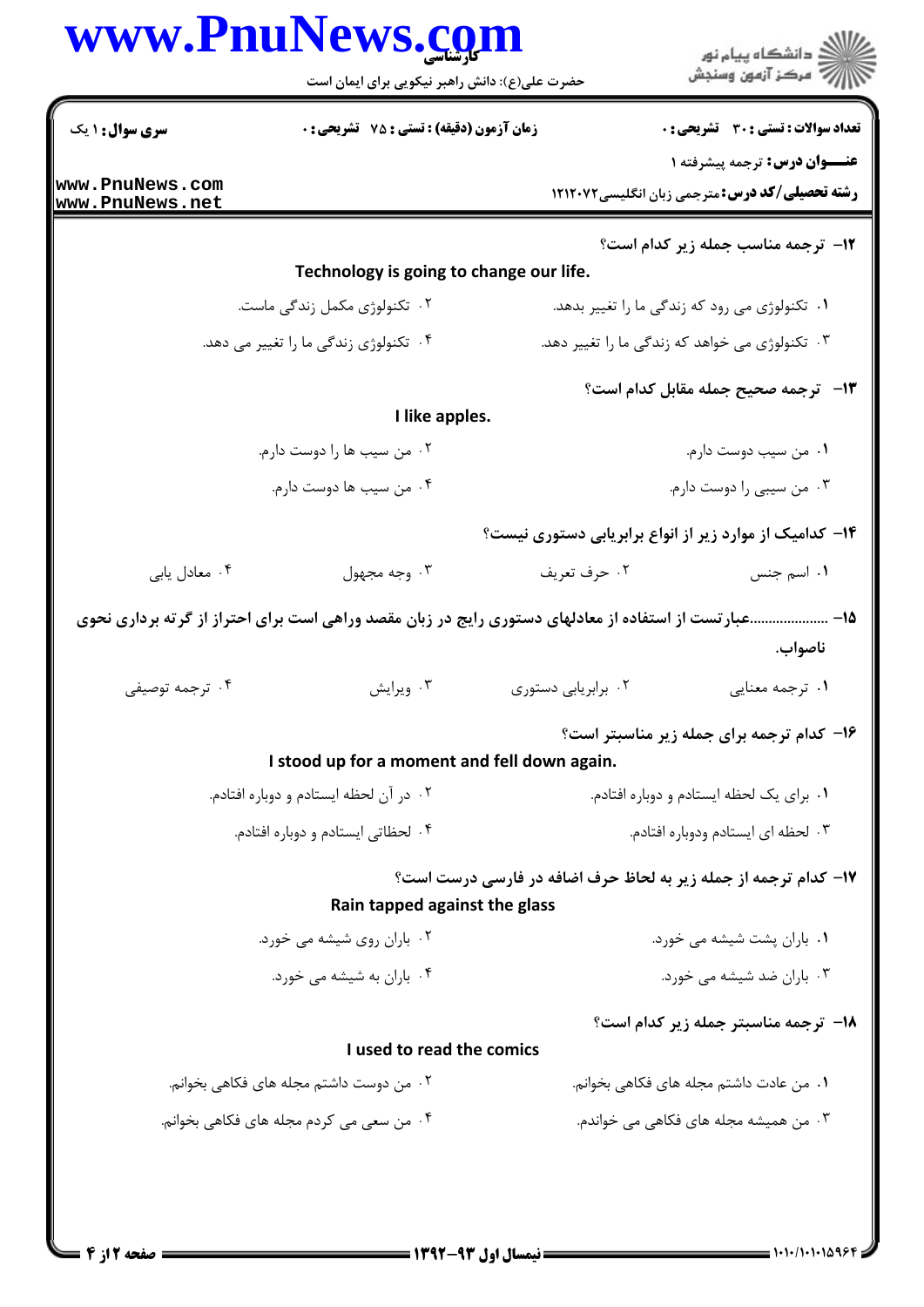|                                                               | حضرت علی(ع): دانش راهبر نیکویی برای ایمان است                                                           |                                                                  | ≦ دانشڪاه پيام نور<br>√ مرڪز آزمون وسنڊش                                                     |  |  |
|---------------------------------------------------------------|---------------------------------------------------------------------------------------------------------|------------------------------------------------------------------|----------------------------------------------------------------------------------------------|--|--|
| <b>سری سوال : ۱ یک</b>                                        | زمان آزمون (دقیقه) : تستی : 75 تشریحی : 0                                                               |                                                                  | تعداد سوالات : تستى : 30 ٪ تشريحي : 0                                                        |  |  |
| www.PnuNews.com<br>www.PnuNews.net                            |                                                                                                         |                                                                  | <b>عنــوان درس:</b> ترجمه پیشرفته ۱<br><b>رشته تحصیلی/کد درس:</b> مترجمی زبان انگلیسی۱۲۱۲۰۷۲ |  |  |
|                                                               |                                                                                                         |                                                                  | <b>۱۹</b> - ترجمه مناسب جمله مقابل کدام است؟                                                 |  |  |
|                                                               | But I'll tell you                                                                                       |                                                                  |                                                                                              |  |  |
| ۰۴ اما به شما می گویم                                         | ۰۳ اما بهت می گویم                                                                                      | ۲. اما بهت می گم                                                 | ٠١. اما بهت خواهم گفت                                                                        |  |  |
|                                                               | 20-The bomb was thought to have been planted in the basement                                            |                                                                  |                                                                                              |  |  |
| تصور می شد بمب در زیر زمین کار گذاشته شده است <sup>1</sup> ۰  |                                                                                                         |                                                                  | تصور می شد بمب در زیر زمین کار گذاشته شده بود $\cdot$ 2.                                     |  |  |
| فکر می کردند بمب در زیر زمین کار گذاشته شده است <sup>.3</sup> |                                                                                                         | فکر می کردند بمب در زیر زمین کار گذاشته شده بود <sup>.4</sup>    |                                                                                              |  |  |
|                                                               | ۲۱− در جمله ″کتابهایم دزدیده شده اند″ که ترجمه جمله انگلیسی My books have been stolen است حفظ کدام مورد |                                                                  | برابریابی دستوری را مخدوش کرده است؟                                                          |  |  |
| ۰۴ جمله بندی                                                  | ۰۳ زمان دستوري                                                                                          | ۰۲ وجه معلوم                                                     | ۰۱ وجه مجهول                                                                                 |  |  |
|                                                               | 22- That sea is the English character- apparently imperturbable and even. imperturbable means           |                                                                  |                                                                                              |  |  |
| آبی 1.                                                        | بيقرا <sub>ر</sub> .2                                                                                   | طوفان <sub>ی</sub> .3                                            | آرام .4                                                                                      |  |  |
|                                                               |                                                                                                         | ۲۳– کدام یک از موارد زیر از معادلهای فعل legitimate <u>نیست؟</u> |                                                                                              |  |  |
| ۰۲ هنجار                                                      | تا قانونی $\cdot$ ۳                                                                                     | ۰۲ مشروع                                                         | ۰۱ شرعی                                                                                      |  |  |
|                                                               | As a child, I was very timid                                                                            | <b>34-</b> ترجمه مناسب جمله زیر با توجه به حرف ربط as کدام است؟  |                                                                                              |  |  |
| ۰۲ در مقام بچه بسیار کمرو بودم.                               |                                                                                                         | ۰۱ به عنوان بچه بسیار کمرو بودم.                                 |                                                                                              |  |  |
| ۰۴ در خردسالی بسیار کمرو بودم.                                |                                                                                                         | ۰۳ به شکل بچه بسیار کمرو بودم.                                   |                                                                                              |  |  |
|                                                               |                                                                                                         |                                                                  | ۲۵- کدام ترجمه برای جمله زیر مناسبتر است؟                                                    |  |  |
|                                                               | operate the starter                                                                                     |                                                                  |                                                                                              |  |  |
|                                                               | ۰۲ استارت را عمل کنید.                                                                                  |                                                                  | ۰۱ استارت بزنید.                                                                             |  |  |
| ۰۴ استارت را به کار بیندازید.                                 |                                                                                                         | ۰۳ استارت را روشن کنید.                                          |                                                                                              |  |  |
|                                                               |                                                                                                         |                                                                  | ۲۶- معادل عبارت "میراث فرهنگی" در انگلیسی کدام است؟                                          |  |  |
| culture heritage . Y                                          |                                                                                                         |                                                                  | cultural heritage .                                                                          |  |  |
|                                                               | cultural tradition . f                                                                                  |                                                                  | hereditary culture . \v                                                                      |  |  |
|                                                               |                                                                                                         |                                                                  |                                                                                              |  |  |